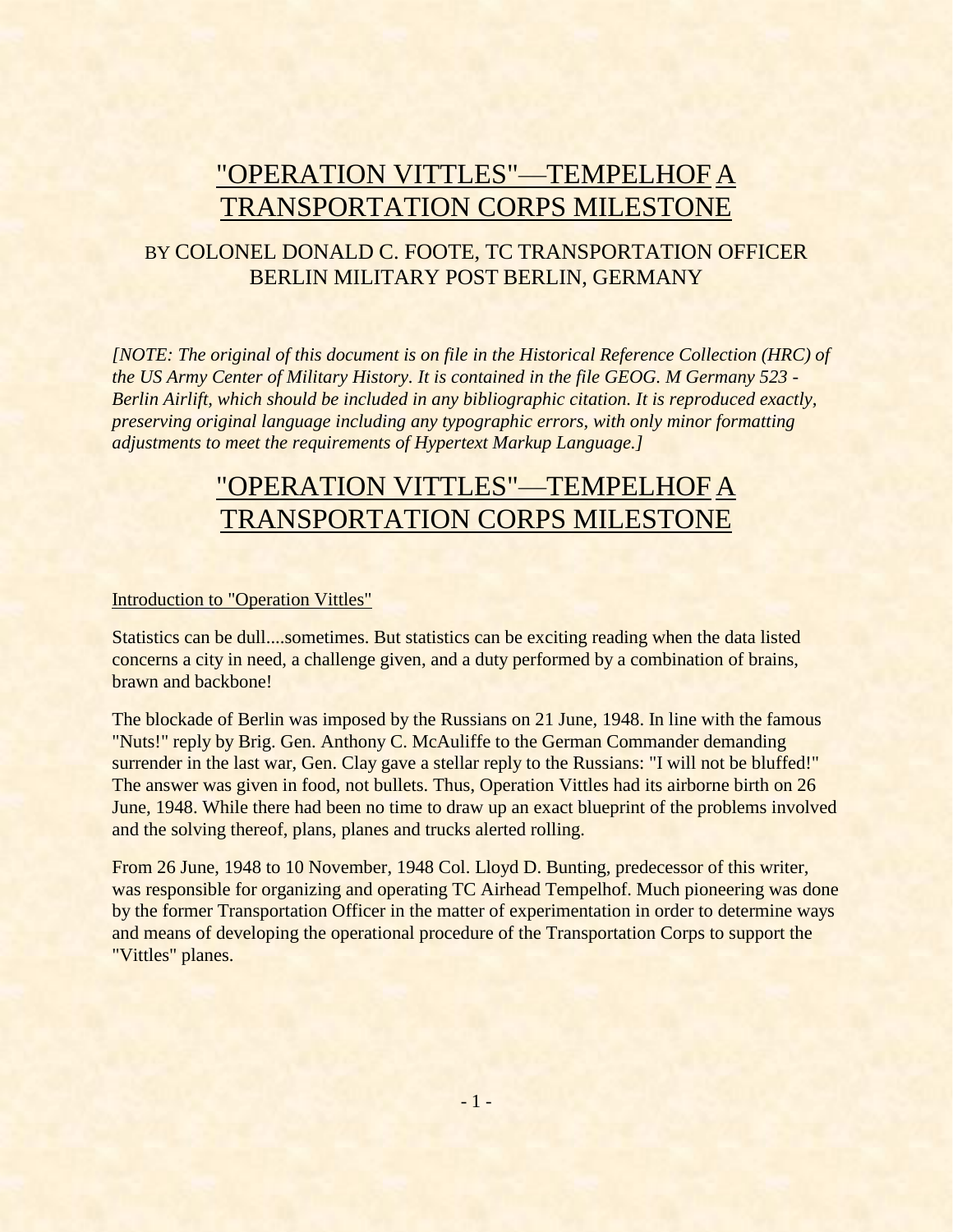#### First Plane Arrives

The first C-47 (goony bird) arrived 26 June at Tempelhof Air Base, Berlin and was unloaded in trucks of the Transportation Corps. An organization quickly came into being, known as Transportation Corps Airhead Tempelhof. It was TCAHT's job to coordinate all activities concerning the speedy loading and unloading of supplies, and correlating all information for more efficient expediting of goods.

#### Mission Organization & S.O.P. Excerpts

The mission of the Transportation Corps is to supervise and control operationally an alert, elastic organization of sufficient size, working 24 hours daily, to load and unload planes swiftly, safely and in a minimum of turn-around time; further, to cooperate and maintain close liaison with the Air Force representatives in order to effectively support the air operations as a combined logistical effort.

To accomplish this mission, an organization and S.O.P. came into being. The initial organization, unwieldy and top-heavy as it was, consisted of key military and U. S. civilians, as well as German, U. S. and Maglstrat hired. Later, it will be shown what results were attained by streamlining the TC Airhead in saving of personnel and equipment.

Initially, each of four shifts consisted of over 750 mixed personnel, or a 3,000 plus figure for four shifts, consisting of six officers, seventy-five enlisted men, one hundred German drivers, four hundred twenty German laborers, off-loading and outloading in and outbound cargo, and 150 U. S., German, miscellaneous advisory and administrative personnel. This personnel consisted of cargo and plane checkers, truck guards, fork lift operators, section chiefs, foremen—most of whom were in the category of German personnel.

Contrasting this top-heavy organization of November, 1948 to the present, we now have one officer (Field Officer in Charge) for each shift and one administrative officer (day shift), 15 enlisted men, 63 drivers, 304 crew laborers and 77 miscellaneous personnel, totalling 464 per shift—or an actual total of l856 as of July 1, 1949.

As will be noticed in the section embracing statistics, (Exhibit B) this reduction was accomplished despite an increase in tonnage, particularly during 1949. This streamlining resulted in a very great reduction in the accident rate, as will be shown later, and in pilferage.

To more adequately familiarize the reader with the operational procedure and physical layout of the TC phase at Tempelhof, excerpts from the TC S.O.P. are quoted below:

The Transportation Officer is charged with the over-all responsiblity of controlling, coordinating and supervising the TC phase of the airlift at Tempelhof. In accomplishing his task it is necessary for him to maintain a close field liaison with the Commanding Officer, Tempelhof Airbase and close administrative and technical liaison with the Commanding Officer, Berlin Military Post and with The Director, Office of Military Government—Berlin Sector. Immediately under the Transportation Officer and operationally responsible to him is the Operations Officer and Liaison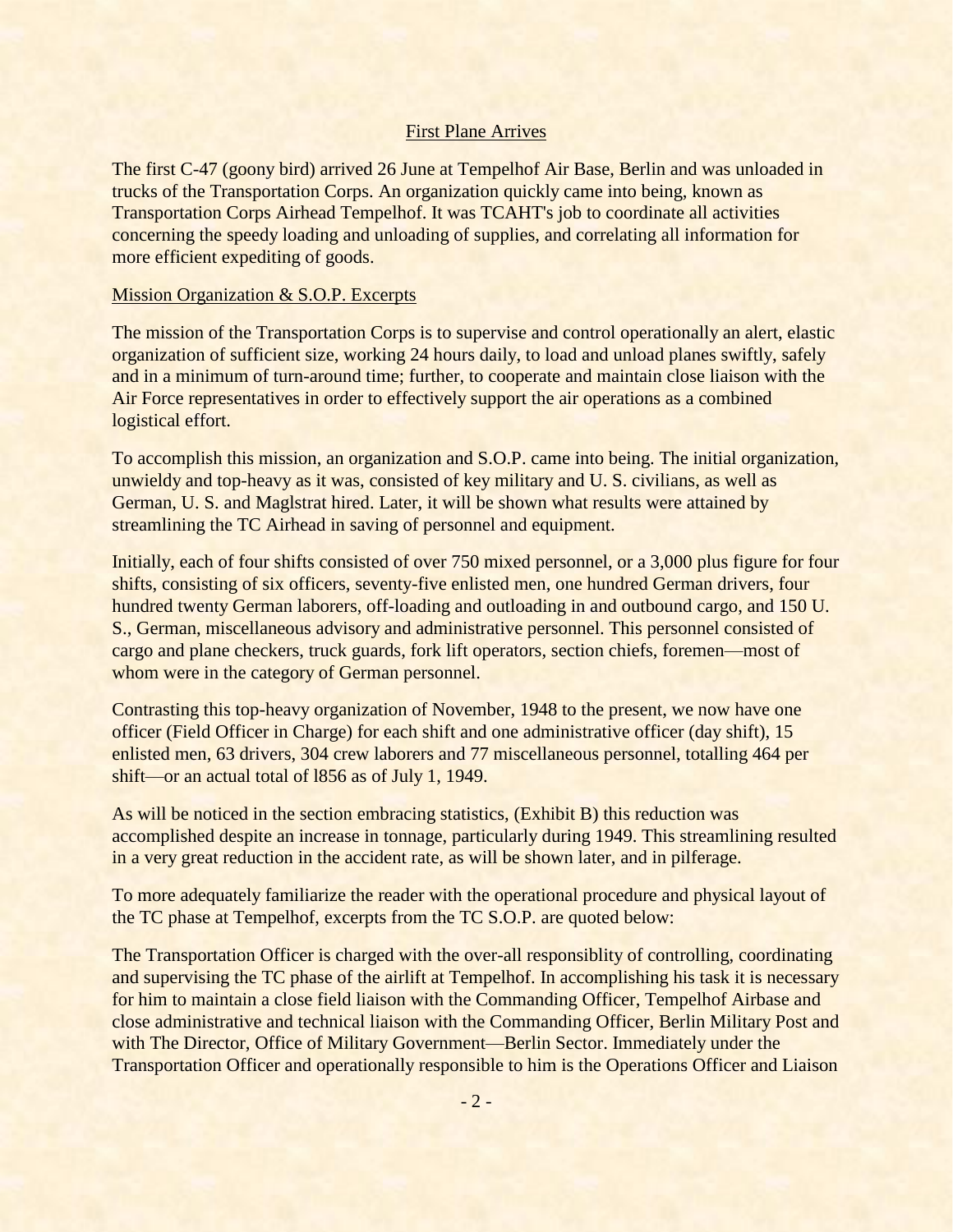Officer, who coordinate closely with the Transportation Officer and agencies enumerated above.

#### Definitions sad Abbreviations

The terms quoted below are those one should become most familiar with in order to more fully understand how the TC phase of the operation is conducted.

FOIC is the TC officer who has immediate supervision and control over approximately five hundred personnel each four shifts.

ADMIN OFF is the TC officer in charge of documentation and out-loading of cargo, as well as the coordination of all administrative matters in connection with the support phase.

MTO is the Motor Control Officer in charge of trucks and drivers.

A CARGO CHECKER is the Enlisted Man and/or German in charge of the crew of twelve men who unload each plane.

HQ TCAHT is the TC Airhead at Tempelhof located in Hangar 6 where all administrative and documentation is accomplished.

TRUCK REGULATOR is the Enlisted Man and/or German who maintains the log book for all TC trucks leaving the airbase and for those in the maintenance shop on the base.

LAND PIER is the loading platform where Civil Affairs food stuffs are transferred from 10-ton trailers to German cargo trucks.

The COAL RAMP is the physical location where coal is transferred from 10-ton trailers to railway cars.

The **APRON** is the apron in front of Hangar 3 to 7 where planes are spotted for loading and unloading.

The LINE is the physical location on the apron where planes are spotted for unloading.

The READY LINE is the place where the TC 10-ton trucks are parked awaiting the arrival of planes.

Enclosed, see Exhibit 4 which shows in a diagram airfield and the stations utilized.

#### Operational Procedure on the Field

To be more specific, thus enabling the reader to more fully comprehend exactly how the Vittles cargo is received and handled by TC, we shall take as an illustration a 10-ton truck from the ready line and dispatch it to a plane loaded with coal bags and follow it from plane-side to the time it is unloaded at the coal pier.

First, the alert driver watches the yellow "Follow Me" jeep spot the plane on the apron. Several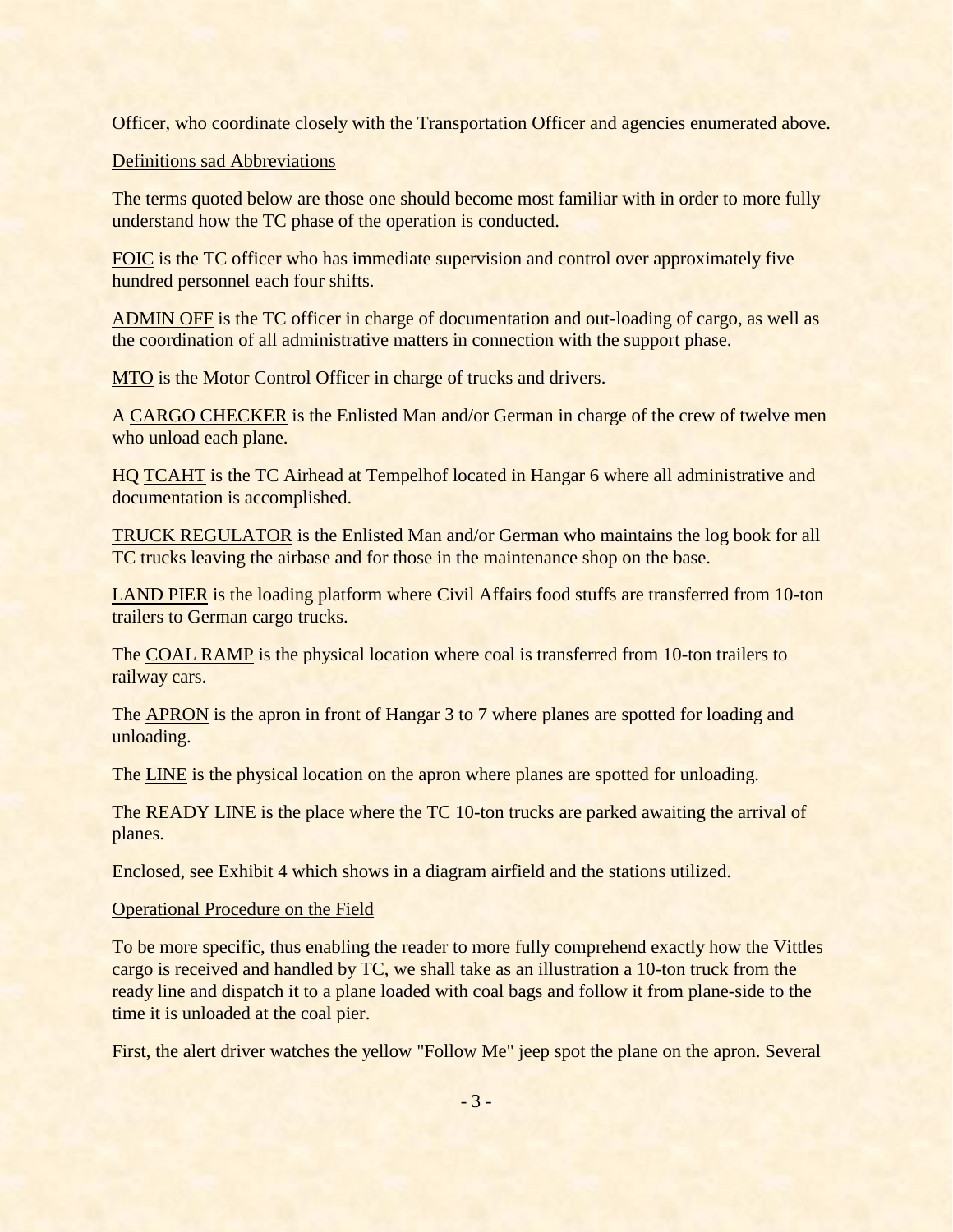minutes before the plane comes to a stop, the driver, with the 12 German laborers and cargo checkers turns and backs the rear of the vehicle to planeside. By the time the doors are thrown open by the plane pilot, the 10-ton trailer is backed and stopped. Since nearly every vehicle has empty jute or duffle bags to the tune of 1,000 pounds, the bags are quickly thrown by the labor crew from truck to plane. This process normally takes two minutes. Then six of the twelve laborers immediately ascend into the plane to quickly pass each of the 110 lb. coal bags to a chute which has already been laid down between plane and rear of truck. The remaining six laborers lift and stack the bags of coal as they slide down the chute. Each plane load consists of from an average of 180 to 200 bags. This phase of handling takes from six to 10 minutes, contrasted to an average of fifteen to twenty minutes before the chain system was inaugurated.

With the plane empty, the truck driver immediately repairs to Headquarters, TCAHT (known as the Little White House) where one copy of the manifest is quickly deposited for recording of pertinent information. This is used for statistical and other recording. Following this step, which takes less than a minute, the vehicle proceeds to a scale house for weighing to determine the differential between manifest and actual weight—and it varies from 5 to 10%, depending upon weather conditions and if the load is coal or coke. At this station the operation takes from 2 to 4 minutes.

The last hauling phase is from scale house to coal pier, where the same twelve laborers who unloaded the cargo from plane to truck unload the sacks into empty freight cars. The freight cars are then directed by German rail personnel to redistribution points (coal dumps) where the coal is parcelled out to the German economy and rationed to the individual German. A percentage of the coal is for U. S. Military consumption, which is allocated to the Engineer who trucks his portion to an empty dump.

Inasmuch as 65 to 70% of the total tonnage handled at Tempelhof is coal, we have used coal as an illustration of our operational procedure. Other materiel, consisting of food, industrial goods and perishables are handled in about the same manner, except that food for Civil Affairs is hauled to the land pier and CA industrial to the intransit storage warehouse in Hangar 4 for redistribution to German factories.

#### Operation "Streamline"

Let's look at some of the strides T.C. made in streamlining its operations:

In the beginning, Quartermaster supplies of food and coal were stored and guarded all night, which immobilized as many as fifty trucks. Then a plan was devised so that supplies were delivered to warehouses on a 24-hour per day basis, reducing pilferage and effecting savings in critical motor transportation. Pilferers are ingenious—the flair for getting something for nothing is limited to no one nationality. One of the laborers had a "sweet time" before being discovered. He stabbed a bag of sugar with a round, hollowed spear, letting the sugar slide into another sack through the spear—thus for awhile having his own personal, private "operation vittles"! Needless to say, this imaginative fellow doesn't work at Tempelhof any more.

Originally, a crew of 12 German employees unloaded a plane upon a 10-ton trailer which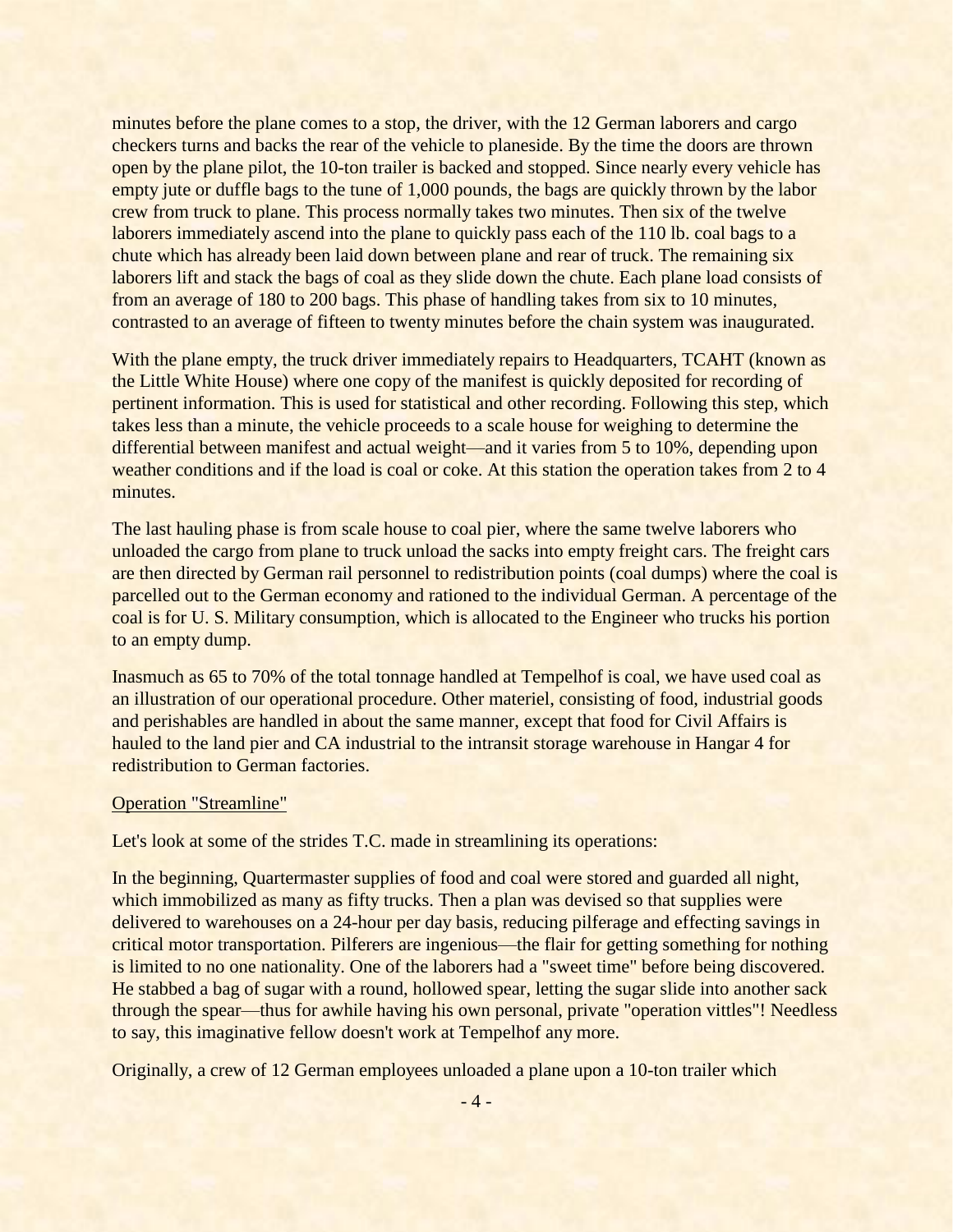proceeded to the coal or land pier, where a second crew unloaded the truck and transferred its cargo to the German consignee. This system was changed so that the same 12 men unloaded the plane and truck, which eliminated the extra employees at the unloading coal and land piers. This effected a reduction of 465 people and accelerated the trucks' turn-around time by five minutes. Furthermore, vesting of responsibility in one crew greatly reduced the problems of pilferage and resulted in a considerable financial saving to the German Magistrat.

Storage of German outgoing industrial supplies were warehoused four miles from Tempelhof and many trucks were tied up unncessarily *[sic]* as "warehouses on wheels" to transport the varying loads from day to day. Then an intransit storage warehouse was established at Tempelhof, where all goods for the German economy were housed under the supervision of the Magistrat. All German goods manufactured in blockaded Berlin are delivered in German vehicles to the intransit warehouse and outloaded by TC. This has brought about a savings of thousands of dollars in cost of gasoline, labor and trucks, due to better utilization of 2-1/2 and 10-ton trucks.

Traffic from the plane unloading areas to the coal or food transfer arens was greatly handicapped by a totally inadequate road. At the instigation of the Transportation Corps, the Tempelhof Airbase Engineers constructed a new dual land road. This speeded up turn-around time, lessened 2nd and 3rd echelon maintenance, reduced confusion and accidents although the flow of trucks became heavier.

A new type of chute made of hardwood was introduced for unloading cargo from the planes. The light metal chute formerly used soon became badly bent and torn, causing spillage and wastage of bagged food.

While these savings in time, energy, vehicles and power were being evolved, what were the people of Berlin doing to help "Operation Vittles" and how was the blockade affecting them? 1. They weren't driving automobiles—you don't drive far on five gallons of gas per month! 2. They were staying pretty close to home and discovering the power of a good book—for the electric lights were on for two periods only each day: from six to eight-thirty a.m. and six to eleven p.m. Since the Berlin night starts at three-thirty p.m. in the winter, and there were no street lights, social life was more or less at a standstill with club activities and gatherings vastly curtailed. Bus schedules and taxis were adjusted to limited hours of service. 3. Much of the cooking is done by electricity, so meals and menus had to be planned carefully for the "light" period. And when the meal was served, the soft glow of candlelight was seen as Berliners learned to use the oldfashioned lighting of earlier days!

During the blockade all automobiles and extremely large, bulky cargo were flown in end out of Berlin in the C-82's—flying box ears. Over 350 privately owned and military vehicles were flown out of Berlin during the siege. The C-82 carries 7-1/2 tons, and can handle two large automobiles in one trip. At one tine a dismantled power plant was flown in from the American Zone to Berlin in pieces of approximately 7 tons per trip. This took special planning–for well in advance of the arrival of such heavy equipment to be unloaded, fork lifts and cranes had to be available.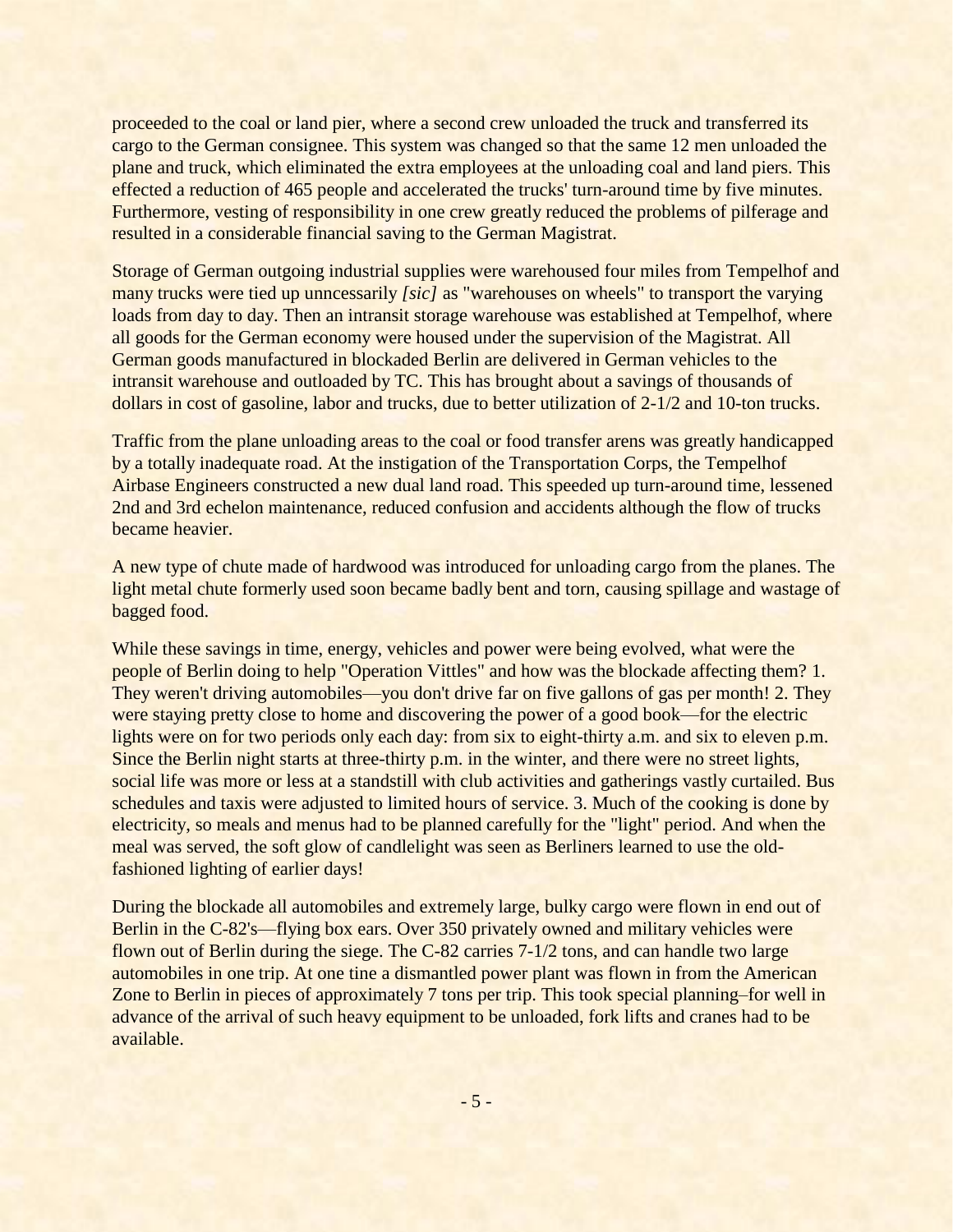TC, in order to further cut down the tine between arrival, unloading, loading and takeoff of a plane, devised another timesaving procedure, as well as providing for the comfort of a weary airlift pilot and crew. A mobile snack bar, approved by the Base Commander, continually follows the incoming planes on the apron serving sandwiches and hot drinks to flight crews. Thus, the pilot does not leave the area of the ship between flights. Each round trip flight requires four hours–1:45 minutes flying hours each way and approximately 15 minutes to load and unload. The maximun speed pilots are allowed to fly is 175 miles per hour in order to maintain their perfect three minute pattern and to insure the proper interval in the air corridor.

To explain the air corridor—this is a 20-mile wide strip through the Russian Zone and pilots must not deviate from their course at any time. When the Ground Control Approach in the tower permits a pilot to land, he continuously quotes the elevation and lack of interference until the pilot, like an eagle, brushes the chimney of homes north of the field. Ground Control says, "You have reached touch-down". Then the plane taxis to the apron where it is met by the "Follow Me" jeep and is put into position for unloading. Upon completion of unloading, the plane taxis to the south end of the field for a take-off and return to home base.

The effect of the operational changes can readily be ascertained from the following figures:

The time involved for e crew to unload a plane, transfer its cargo to German consignees and return to its position for further utilization was reduced from 1 hour 15 minutes to an average of from 40 to 45 minutes. This turnaround figure applies only to cargo listed from the planeside to land or coal piers, and not to CA industrial or other bulky engineer's equipment.

Formerly, 100 vehicles, including 4-5 ton tractors and 10-ton trailers, 2-1/2 6x6 trucks, several jeeps and 3/4 ton trucks were utilized at TC Airhead. With the reduced turn-around time of trucks, better utilization and immediate dispatch of Quartermaster supplies to the warehouses, discontinuance of CA warehousing on trucks, this number her been reduced to 60 vehicles in June—or an approximate reduction of 45%.

The tremendous emphasis on saving in every way possible extended itself even to lumps of coal. Sweepers sweep the apron every day for loose coal which falls off the planes. This small operation contributes five tone of coal salvaged during each 24-hour period.

Due to the greater efficiency of all departments, accidents were greatly reduced. During the 5 months period July to November, 1948, 22 accidents occurred at Tempelhof Airbase. During the next five months period—December to April, 1949, only two accidents occurred.

#### Performance Chart

The speed with which a plane can be unloaded and then made ready for a trip back to the home base depends a great deal on the interest taken by the German personnel handling the cargo. TC has devised a performance chart including the four shifts to stimulate daily competition to earn the points that will insure their being the prize-winning crew at the end of each month. Points are won or lost on the degree of absenteeism, pilferage and accidents, and operational delays. The winning shift is given suitable recognition at a ceremony the end of each month, with prizes for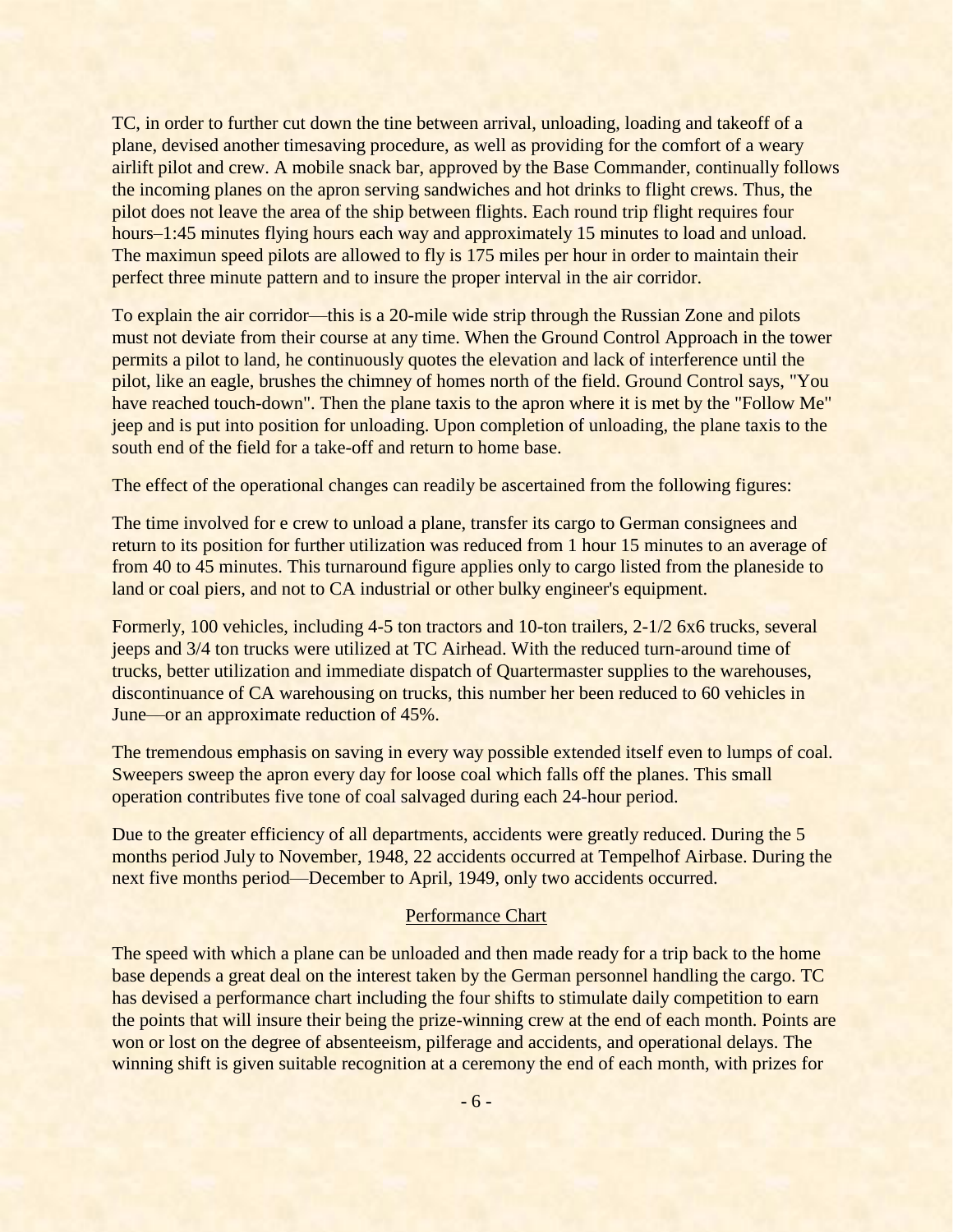each member in food, candy or cigarettes. This plan has effectively demonstrated the democratic process of competition and striving for an ever better record, with the attendant victory and sharing by all. For no one knows better than a resident of Berlin—German or Allied—what lay ahead had Operation Vittles failed or been just a mediocre trial run.

By this method, unloading time of coal and food from planeside has been reduced from an Overage of 20 to 10 minutes. Shift II, at Tempelhof, ably led by Maj Thomas G. Hammond, won 1st in the workers' competition during April and June. Maj Walter P. Myers, in charge of Shift IV, took honors during May.

This writer devised the competitive plan to stimulate keen shift rivalry in order to cut down turnround time and speed up the handling of cargo. They accomplished both beyond all expectation. To say the German is a great competitor is only half the story.

#### Comparison of Costs

A comparison between the first 6-months period at Tempelhof —July 1 to December 31, 1948 and the second 6-months period— January 1 1949 to June 30, 1949, shows how the cost per ton decreased as the tonnage handled increased.

| <b>YEAR</b> | <b>MONTH</b> | <b>TOTAL COST PER TON</b> |
|-------------|--------------|---------------------------|
| 1948        | July         | \$4.02                    |
|             | Aug.         | 3.58                      |
|             | Sept.        | 3.92                      |
|             | Oct.         | 4.09                      |
|             | Nov.         | 5.29                      |
|             | Dec.         | 3.43                      |
| 1949        | Jan.         | 2.89                      |
|             | Feb.         | 3.03                      |
|             | Mar.         | 2.21                      |
|             | Apr.         | 1.93                      |
|             | May          | 1.98                      |
|             | June         | 1.95                      |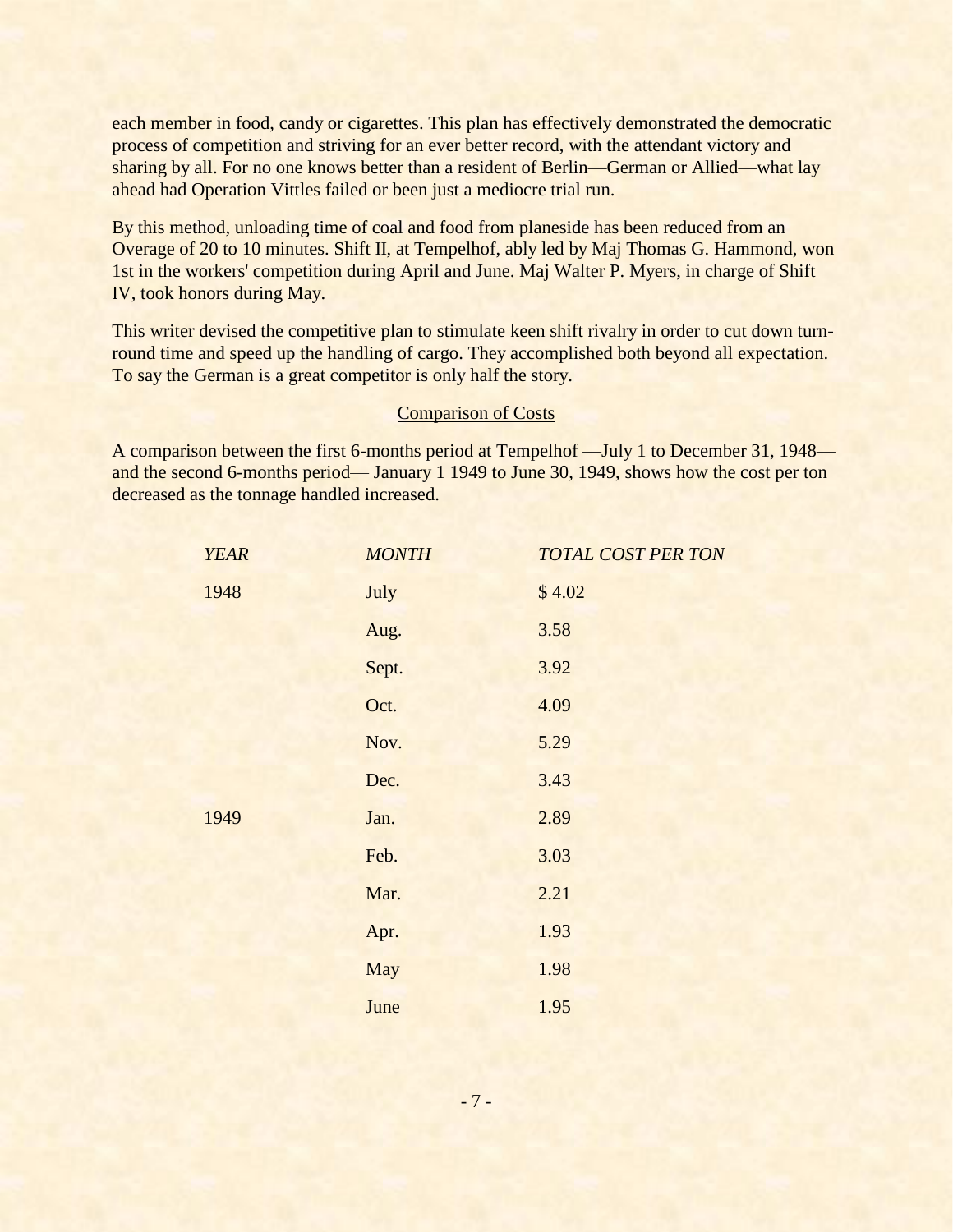The Transportation Branch is justly proud of the savings effected: cost per ton in first period— \$4.50—second period—\$2.25—a saving of over 50%!

#### Record Days - and Record Day (Easter Parade)

The upward climb of the lift tonnage continued until, with a tremendous effort in the 24-hour period from 1345, 15 April, to 1345, 16 April (Good Friday), the airlift "shot the works", as Gen. Clay said—flying the Easter Parade. And what a parade it was! On that day a plane landed nearly every minute for 24-hours in Berlin (Gatow-Tegel-Tempelhof Airfields)—and the welcome drone of aircraft was a might sweet sound in the ears of the people.

When the day was ended, 12,177.12 tone of toot and coal had been delivered for the three fields—Gatow (British), Tegel (French), and Tempelhof (American). As smoothly as the planes set down and were unloaded and loaded again for the take-off, just as smoothly did TC dispatch with precision the tremendous stockpile of goods to the supply depots.

Of this mighty effort our own TC Tempelhof magnificently handled the unloading of 515 planes and 4688.22 short tons, or 381 % at the entire lift and 46% of the U. S. total. Below is an official tabulation, including the British effort. INBOUND

| <b>U.S. PART:</b>    | <b>PLANES</b> | <b>TONNAGE (SHORT TONS)</b> |
|----------------------|---------------|-----------------------------|
| <b>TEMPELHOF</b>     | 515           | 4,688.32                    |
| <b>GATOW</b>         | 259           | 2,564.7                     |
| <b>TEGEL</b>         | 298           | 3,019.5                     |
| <b>U.S. TOTAL</b>    | 1,072         | 10,272.52                   |
| <b>BRITISH PART</b>  |               |                             |
| <b>GATOW</b>         | 208           | 1,404.4                     |
| <b>TEGEL</b>         | 64            | 500.2                       |
| <b>BRITISH TOTAL</b> | 272           | 1,904.6                     |
| <b>COMBINED LIFT</b> | 1,344         | 12,177.12                   |

In order to give the reader a complete picture of how the lift continuously expanded, I quote record days for Tempelhof since 16 September, 1948:

| <b>MONTH</b> | <b>YEAR</b> | <b>TONNAGE</b> |
|--------------|-------------|----------------|
| 16 September | 1948        | 2,957          |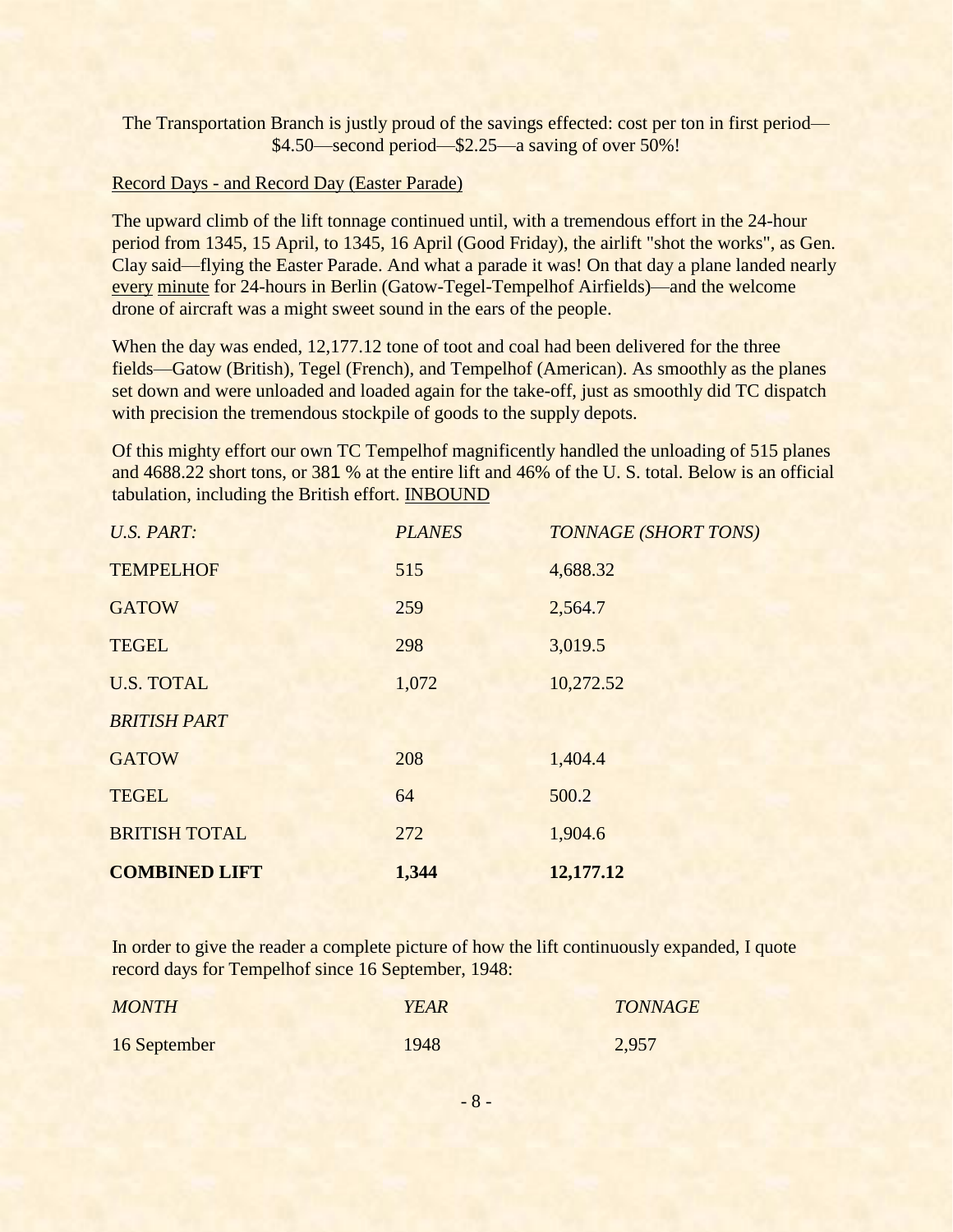| 23 February | 1949 | 3,016 |
|-------------|------|-------|
| 24 March    | 1949 | 3,020 |
| 25 March    | 1949 | 3,218 |
| 30 March    | 1949 | 3,314 |
| 31 March    | 1949 | 3,407 |
| 11 April    | 1949 | 3,409 |
| 16 April*   | 1949 | 4,688 |

\*Record Day

#### More About Record Day 15-16 April 1949

Mere figures do not tell the whole Story. One had to witness the enthusiastic and determined effort to fully appreciate the strained faces and utter determination that pervaded the mind and heart of these drivers and laborers who drove carefully and unloaded planes with the speed of a mechanical robot rather than a human being.

Seldom were there more than five planes on the apron which were not unloaded or taxiing to a take-off. During the hectic period from 1100 to 1345 on Saturday, 16 April, or 165 minutes—**91** planes were landed at Tempelhof, or a plane every minute and a half! Yet our support phase operated so efficiently that as many as 18 planes were awaiting take-off or return to Wiesbaden or Rhine Main. This is not a too published fact, for the Air Force rather grudgingly admits our trucks and laborers worked so swiftly that the air pattern interval could not keep the pace with them.

There is little question of doubt, however, that the combined teamplay of Air Force and ground crew that day created a logistical effort the like of which has never been seen in peace or wartime. Think of it!—nearly 1,000 tons of precious coal and food were landed and handled on one field in 165 minutes—over 6 tons a minute!

For this Supreme effort we gave our laborers cigarettes, and General Hodges, General Howley, Colonel Barr and this writer warmly congratulated pilots and crew of the last plane, number 108 that concluded this magnificent defense effort.

#### Outstanding Service Recognized

Many recommendations for the Arty Commendation Ribbon for personnel identified with the TC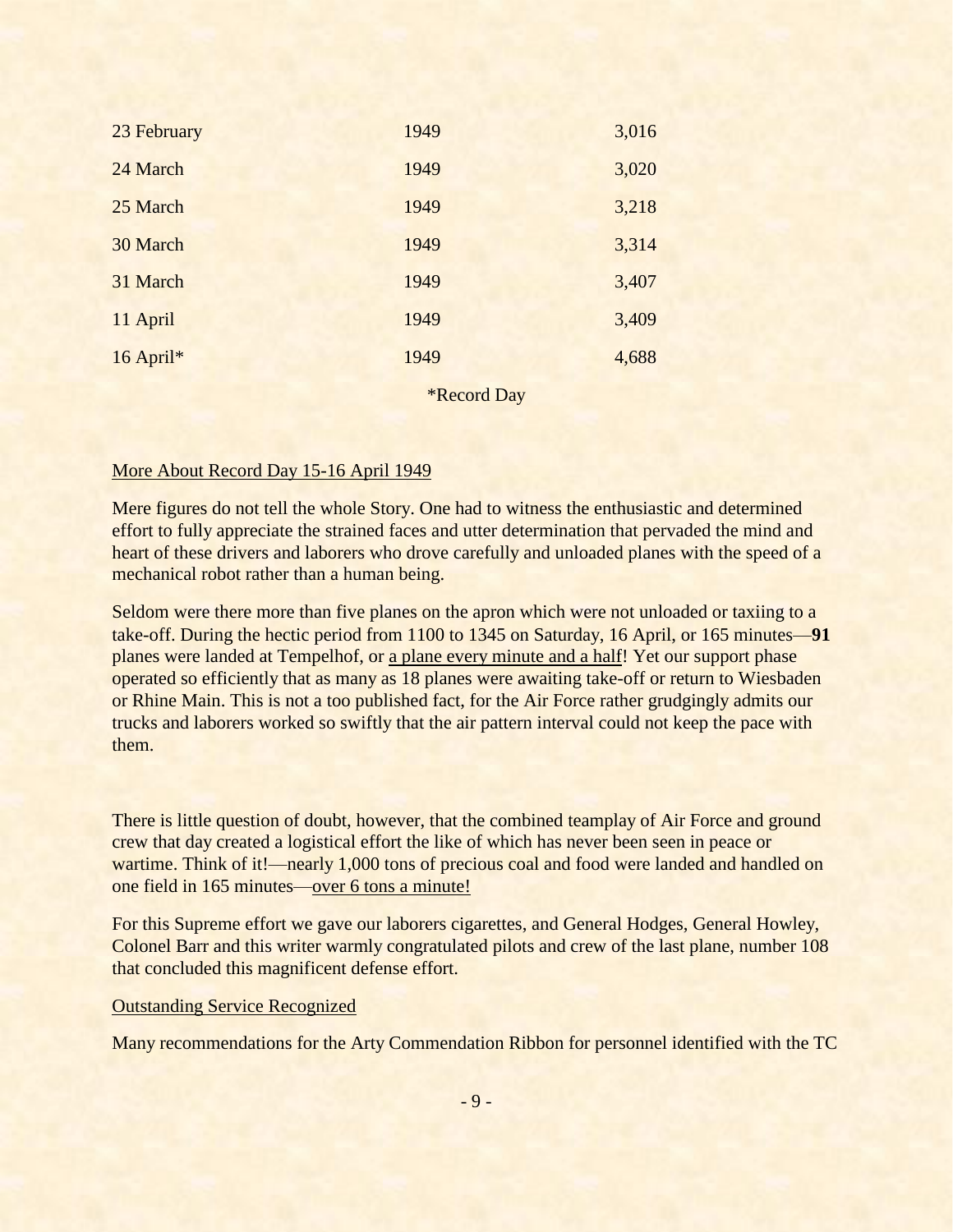phase of Operation Vittles were submitted during March and April.

The first approved awards, all to enlisted men, of 7798 Traffic Detachment and 7807 Motor Transport Battalion were presented at Tempelhof on 18 May, 1949 by our Chief of Transportation, European Command, Colonel Calvin Dewitt, Jr. The recipients were:

> Sgt Agosio Valento Pfc Molder M. Grubbs Sfc John G. Masters Sgt James L. Tapley Cpl Kenneth R. Sasaoka Pfc Francis J. Kenna Sfc Claude B. Campbell

As an example of the splendid work done by the men listed above, I quote from some of the citations:

"Corporal Kenneth Kanaji Sasaoka, RA \*\*\* \*\* \*\*\*, 7798th Traffic Regulation Detachment, Berlin Military Post. As NCO in charge of outloading aircraft at the TC Airhead Tempelhof, Cpl Sasaoka exhibited exceptional leadership in efficiently instructing personnel engaged in loading planes departing from Berlin for the US Zone, thus assisting in expedited and more proficient loading, and greater tonnage of "Operation Vittles". Cpl Sasaoka exhibited extraordinary regard for his responsibility under disagreeable conditions, during the period 26 June 1948 to 12 May 1949, thereby reflecting credit upon himself and the Army of the United States."

Sgt James L. Tapley, RA \*\*\* \*\* \*\*\*, 7798th Traffic Regulation Detachment, Berlin Military Post. As NCO in charge of outloading cargo at the TC Airhead Tempelhof, Sgt Tapley was responsible for the loading, storing, lashing and proper balance of cargo aboard "Operation Vittles" aircraft. The outstanding manner in which he accomplished these duties contributed to the reduction of ground time ... Sgt Tapley displayed unusual leadership and devotion to duty ... during the period 26 June 1948 to 12 May 1949…"

Space does not allow my quoting the other citations, but each of the men listed did a superior job and every credit is due them.

On Sunday, 3 July, Col. James T. Duke, CO, BMP presented, at a retreat ceremony and review, the ACR to Major Charles M. Hand, Major Herbert A. Ziegler and Lt. Ben Brinkworth for outstanding service in connection with the Berlin airlift. Quoting briefly from these citations:

"Major Herbert A. Ziegler ... As the first operations Officer at Tempelhof, Major Ziegler's ability to organize and coordinate personnel and equipment under conditions requiring great attention to detail... (more)

Through great initiative and foresight ... was responsible for the establishment of a German operated railroad ... which has bean a tremendous saving in motor vehicle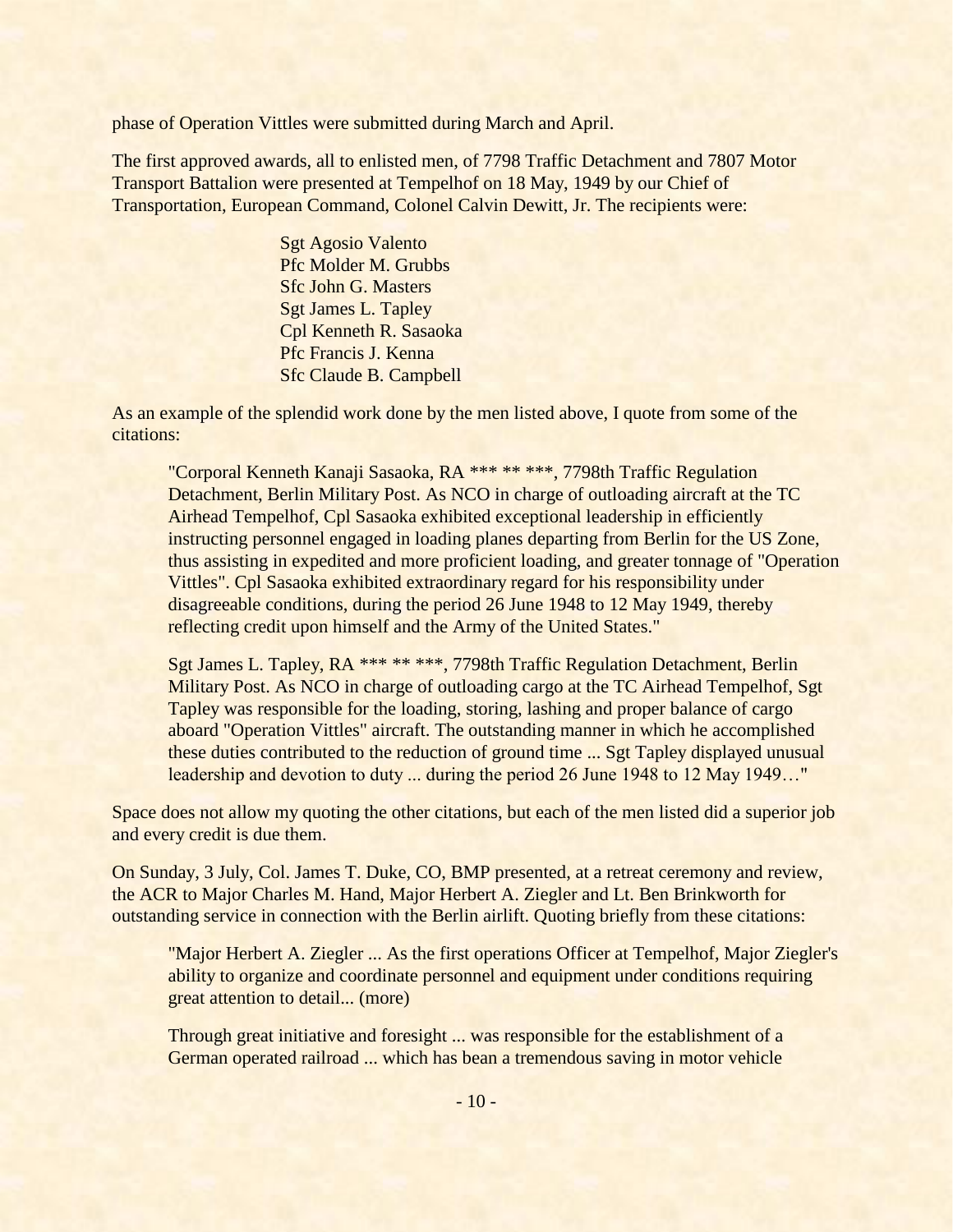utilization. His intense loyalty and utter disregard of long and arduous hours were an inspiration to all officers and enlisted men...."

"1st Lt Ben Brinkworth ... As Freight Transportation Officer, demonstrated brilliant leadership in the supervision of enlisted men and German employees handling vast quantities of air freight ... Additionally, he devised a "circulation plan" for vehicular traffic meeting arriving aircraft ... also devised a type of hardwood floor chute which has reduced drastically spillage and wastage of bagged food...."

It is anticipated additional approved Army Commendation Ribbons for other deserving personnel will reach Berlin in the near future.

In a letter of April 30, 1949 Colonel Robert A. Millard, Post Commander during the rigorous period of the blockade, said in part to his command: .... "After ten months of supporting the airlift, our Transportation Branch can still boast that not a single plane has been delayed at Tempelhof by lack of a vehicle or crew to unload it..."

Quoting from this writer's letter of 21 April 1949 to all officers, enlisted men and German employees at Tempelhof in appreciation of the Record Day effort, we said in part:

"... Inasmuch as the combined airlift task force and the ground support organization at Gatow, Tegel and Tempelhof established an unprecedented record in lifting by plane and transporting by truck in 1344 flights a total of over 12,000 short tons to Berlin, we desire to congratulate and compliment all those involved in this epic operation.

The TC support given at Tempelhof during the period 1345, 15 April to 1345 16 April was a logistical milestone of supporting a Herculean effort on the part of the Air Force. To the laborers who worked practically without rest in three shifts to unload C-54 planes in from five to ten minutes, great credit is due...."

Dignitaries, including diplomats, members of Congress foreign military officers and governmental officials—notably Governor and Mrs. Thomas E. Dewey on 30 May, Colonel Gustav Adolf Westring, Swedish Air Chief, on 3 May, 1949 have been very lavish in their praise of the TC phase of "Vittles" and are amazed at the smoothness and apparently effortless manner in which supplies are transferred from plane to truck to rail and to German truck. Little do they realize the trials and tribulations, thinking and planning involved in perfecting our timing, coordination and physical changes incident to our present situation.

#### Personalities of This National Defense Team

In making easier our reorganizational and streamlining effort, this writer desires to pass out verbal orchids and grateful appreciation to:

> Col Calvin De Witt, Jr. Col John A. Barr Lt Col William H. De Lacey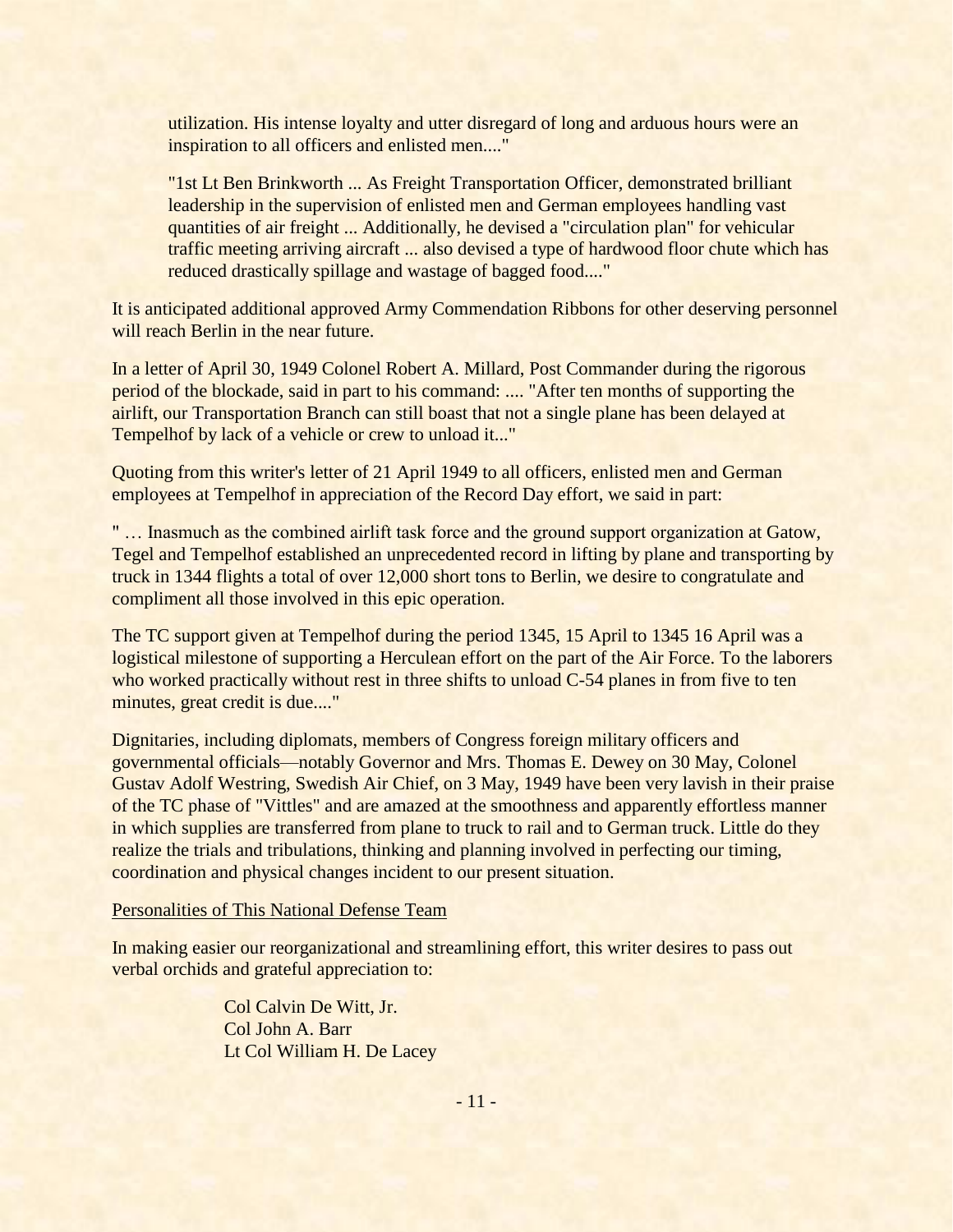Col James T. Duke Col Robert A. Willard Lt Col Kenneth Haymaker Maj C. V. Prosser Maj Frederick Bates Lt Col Ernest C. Seaman Maj Herbert A. Ziegler Maj Thomas Hammond Maj Walter Meyers

And to all those skillful Air Force pilots, Naval pilots and engineers on the "Vittles" run who, through sleet, rain, fog, snow and high wind for a year, day and night, brought to us the precious life-blood for 2-1/2 million people.

Col Calvin De Witt, Jr., Chief of Transportation, EUCOM, for his generous technical advice, administrative support, confidence and encouragement during our tenure as TC Operational Chief of "Vittles" Tempelhof.

Col John A. Barr, present Commanding Officer of Tempelhof Air Base for so splendidly and generously cooperating in matters of mutual concern pertaining to inter-service administration and operational problems; too, for the high compliment tendered the T.C. officers in June at a special party.

Lt Col William H. DeLacey, former Commanding Officer, Tempelhof Air Base for excellent cooperation at all times, and in particular, his successful security efforts to make the Base secure from pilferers and drivers who were inclined to take trucks unauthorized.

Col Robert A. Willard, former Commanding Officer, Berlin Military Post and Col James T. Duke, incumbent, both of whom capably directed T. C. support phase for the year 1948-49.

Lt Col Kenneth Haymaker, S-4, BMP, for excellent staff coordination and loyal support of the T.C. support program, thus expediting the receipt, handling and distribution of all classes of "Vittles" supplies.

Maj Clayton V. Prosser, Cargo Director at Tempelhof, now occupying a similar position with CALTF, Wiesbaden, whose able and prompt forecasting, liaisoning and cooperation with TC made our support phase task easier and much more efficient. Too much credit can not be given to Prosser, for it was he whom we could always depend upon for accurate and firm advance information on vital technical and administrative matters incident to any phase of Operation Vittles.

Maj Frederick R. Bates, Capt Virgin, Lt Trussell, Lt Guilfold, Lt Evely, Asst. Cargo Director, for willing cooperation and effective assistance so generously accorded in making available planes for outloading of coal sacks and U. S. military and industrial supplies from the German economy.

Lt Col Ernest C. Seaman, Asst. Operations Officer, for his loyalty, intelligence and dispatch in